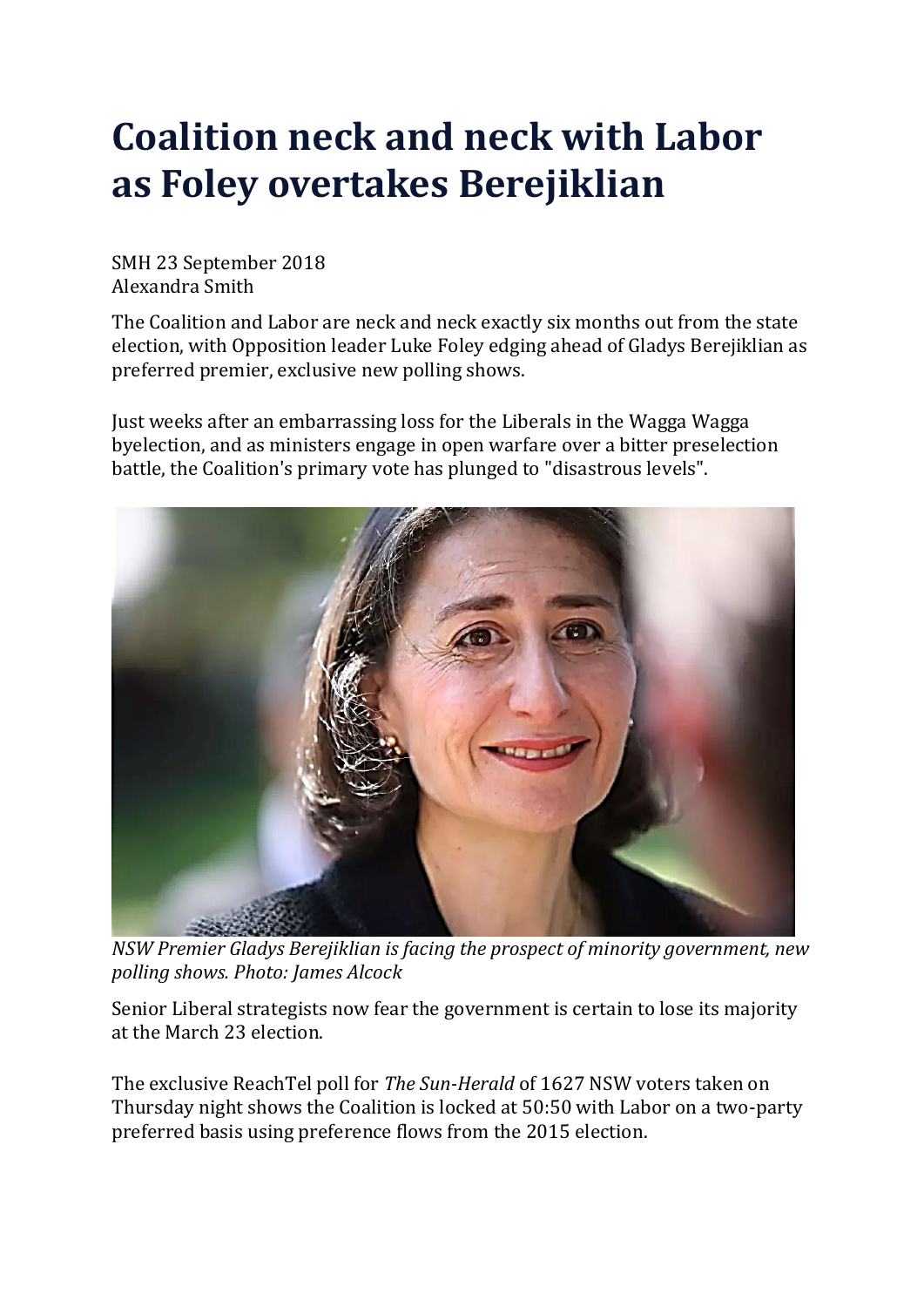It also reveals that Mr Foley has pushed past Ms Berejiklian as the more popular leader, with 50.2 per cent of voters polled believing Mr Foley would make a better premier.

But despite Mr Foley's personal standing, only 41.1 per cent of voters think Labor is ready to govern again.

# Labor 50% Liberal 50%

### State of play: Fairfax-ReachTEL poll

Two-party preferred vote

First preference vote, if a state election were to be held today



Source: Fairfax/ReachTEL poll.

ReachTEL conducted a survey of 1627 residents across NSW on September 10, 2018.

The polling also shows the fallout from the bruising leadership spill in Canberra has had an impact in NSW, with 40.4 per cent of voters saying the change in prime minister had altered their view of the state Liberal Party.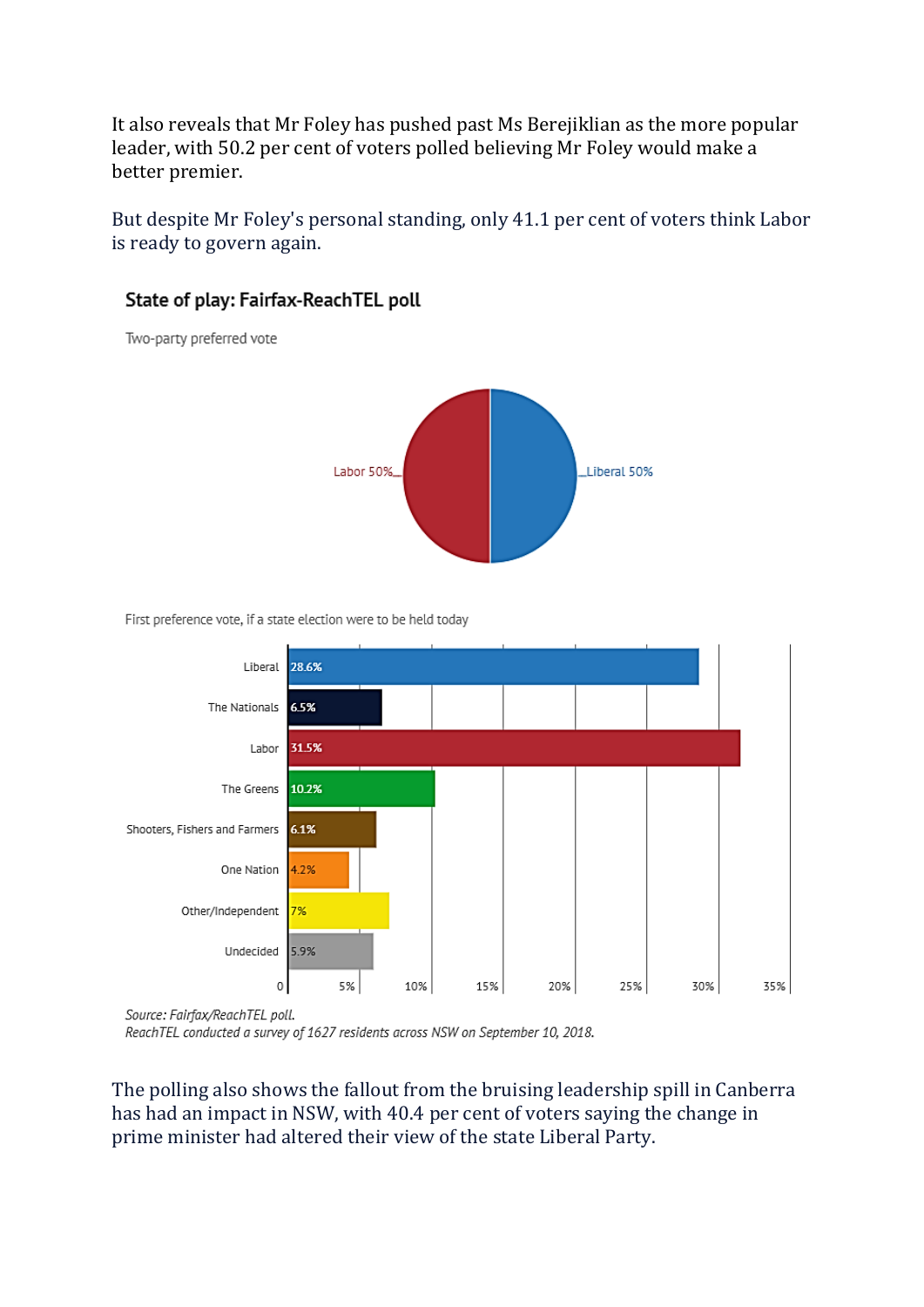The Coalition's primary vote has slumped to 35.1 per cent, down from 41.9 per cent in March. Labor's primary vote has also taken a dip to 31.5 per cent from 32.5 per cent six months ago, the polling shows.

The Greens are at 10.2 per cent and One Nation, which has formally registered to run candidates in March, is on 4.2 per cent, down from 5.1 per cent.

But there has been a big jump in support for independent candidates, up to 7 per cent from 4.9 per cent six months ago.

When the Liberals lost the once-safe seat of Wagga Wagga earlier this month, Ms Berejiklian pointed the finger at her federal colleagues and said their behaviour had damaged the Liberals' chances in the byelection.



*Under NSW Opposition leader Luke Foley, Labor is now neck and neck with the Coalition. Photo: AAP / Dean Lewins*

But government sources have said that the "rise of the conservative country independent" could put several Nationals seats in danger. Four of the Coalition's six most marginal seats are held by the Nationals.

A senior Liberal strategist said the Coalition would need a primary vote of at least 40 per cent, but probably closer to 42 per cent, to win outright in March.

"Anything below 38 per cent would be a disastrous result for us and that would see us certainly in minority government," the source said.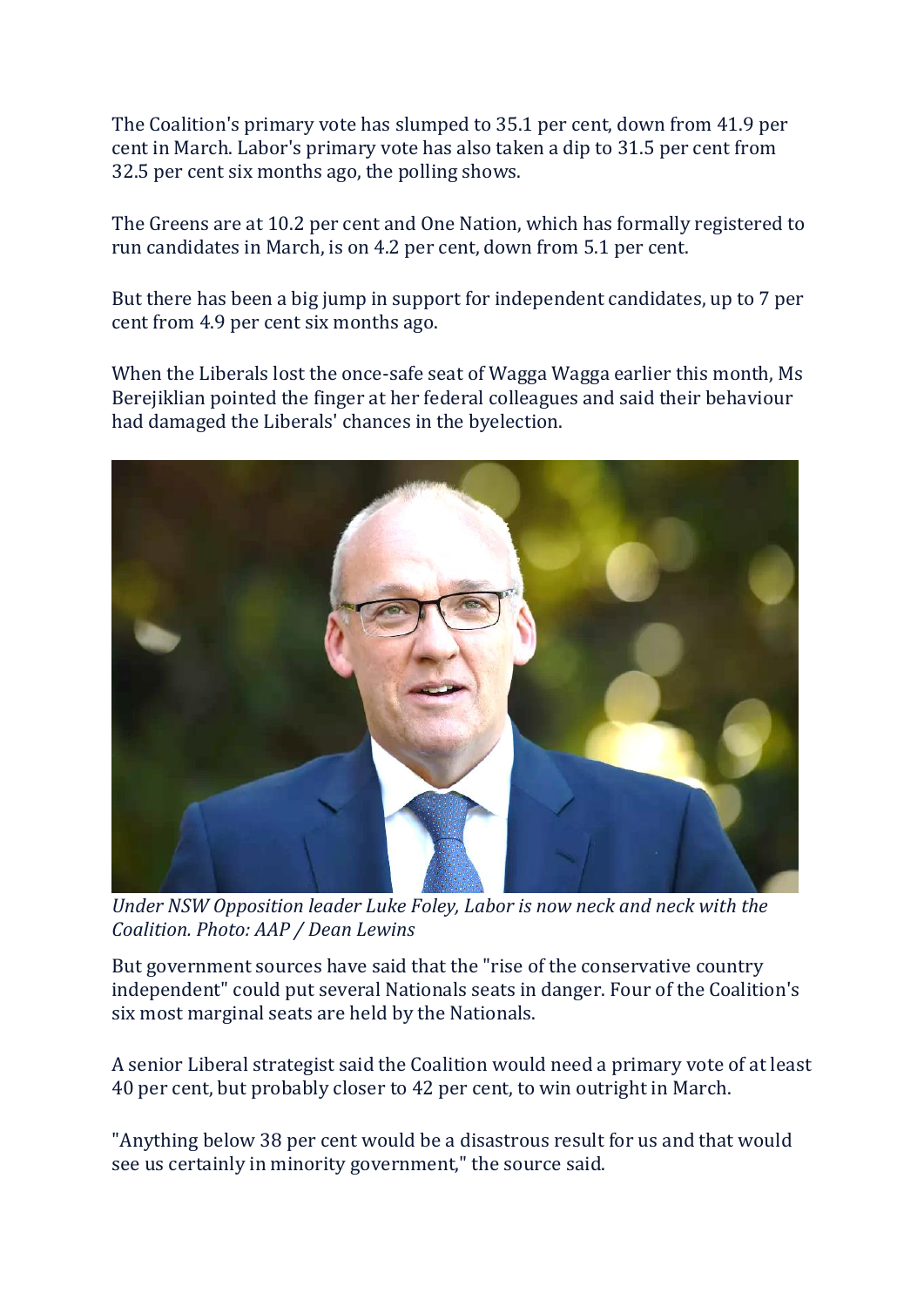But Labor's primary vote has barely shifted, and a senior Labor source said it was too low for them to win.



#### **Preferred Premier**

Source: Fairfax/ReachTEL poll. ReachTEL conducted a survey of 1627 residents across NSW on September 10, 2018.

"The old wisdom used to be that you would need your primary on 40 to win but that has changed now," the source said. "That said, 31 per cent is definitely a problem for us."

Another senior Labor source said the party had won with a primary vote in the 30s.

"In 1995, Bob Carr won majority government with less than a majority of the votes because he won western Sydney seats with a wafer majority while the Liberals held their safe seats with a whopping majority," the Labor source said.

The polling comes as the government is faced with a damaging split in its cabinet, with the Treasurer and deputy leader, Dominic Perrottet, challenging fellow minister, Ray Williams, for the same seat.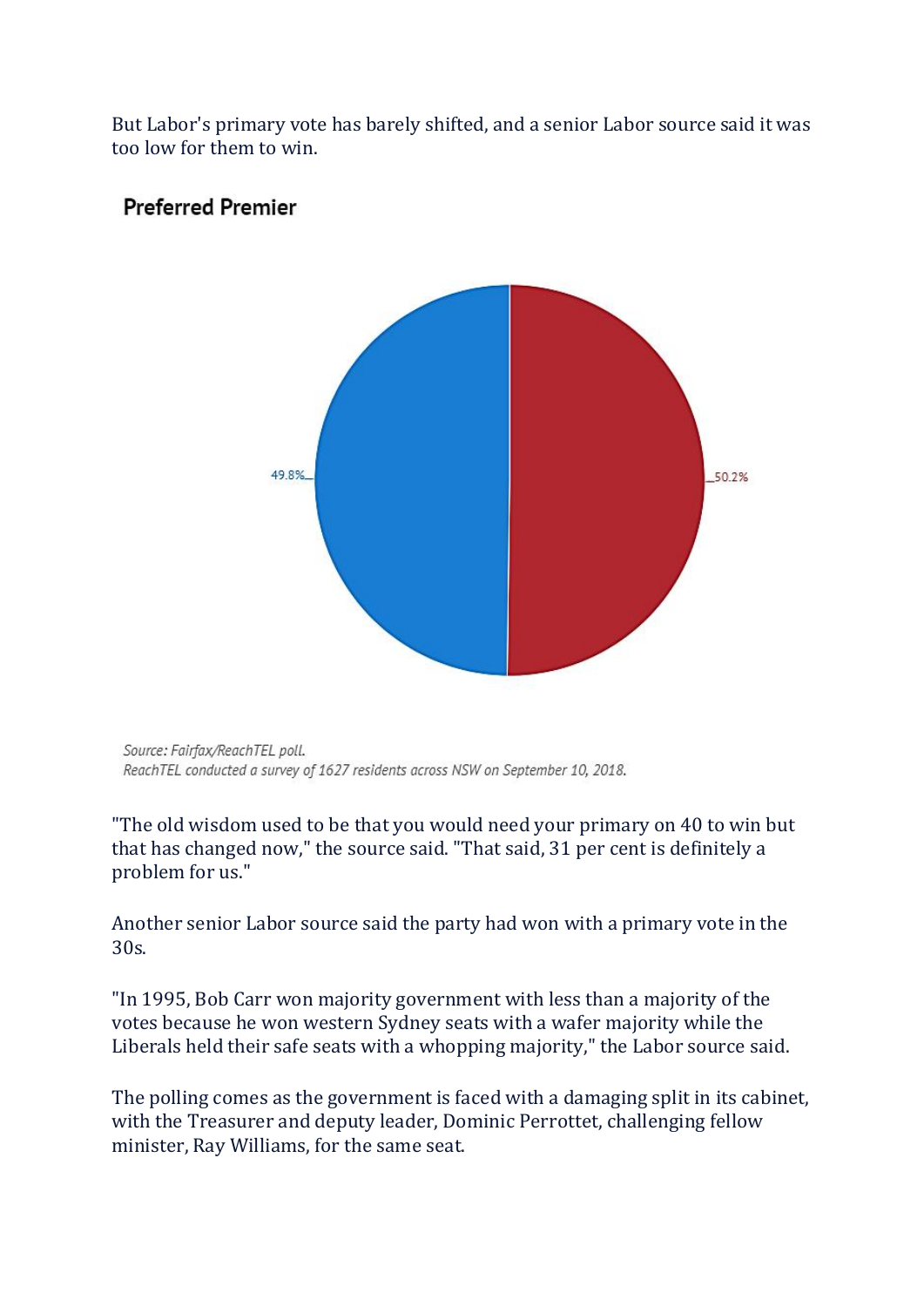Mr Perrottet has nominated to run in Castle Hill, despite living in the state seat of Epping, arguing that he wants to reduce his daily commute to make life easier on his wife and five young children.

He also wants a safer seat. The government holds Castle Hill with a 29 per cent margin, while Mr Perrottet's current seat of Hawksbury has a 17 per cent margin.

Mr Williams has been so angered by Mr Perrottet's actions that he has said he will move a spill motion for the deputy leadership position when the party meets on Tuesday.

#### Federal spillage

Does the Coalition's recent federal leadership change alter your view of the state Liberal Party?



Source: Fairfax/ReachTEL poll. ReachTEL conducted a survey of 1627 residents across NSW on September 10, 2018.

In a desperate attempt to stop Mr Williams, Ms Berejiklian has publicly said Mr Williams' cabinet position would be untenable if he proceeded. But it is understood a backbencher may instead move the motion.